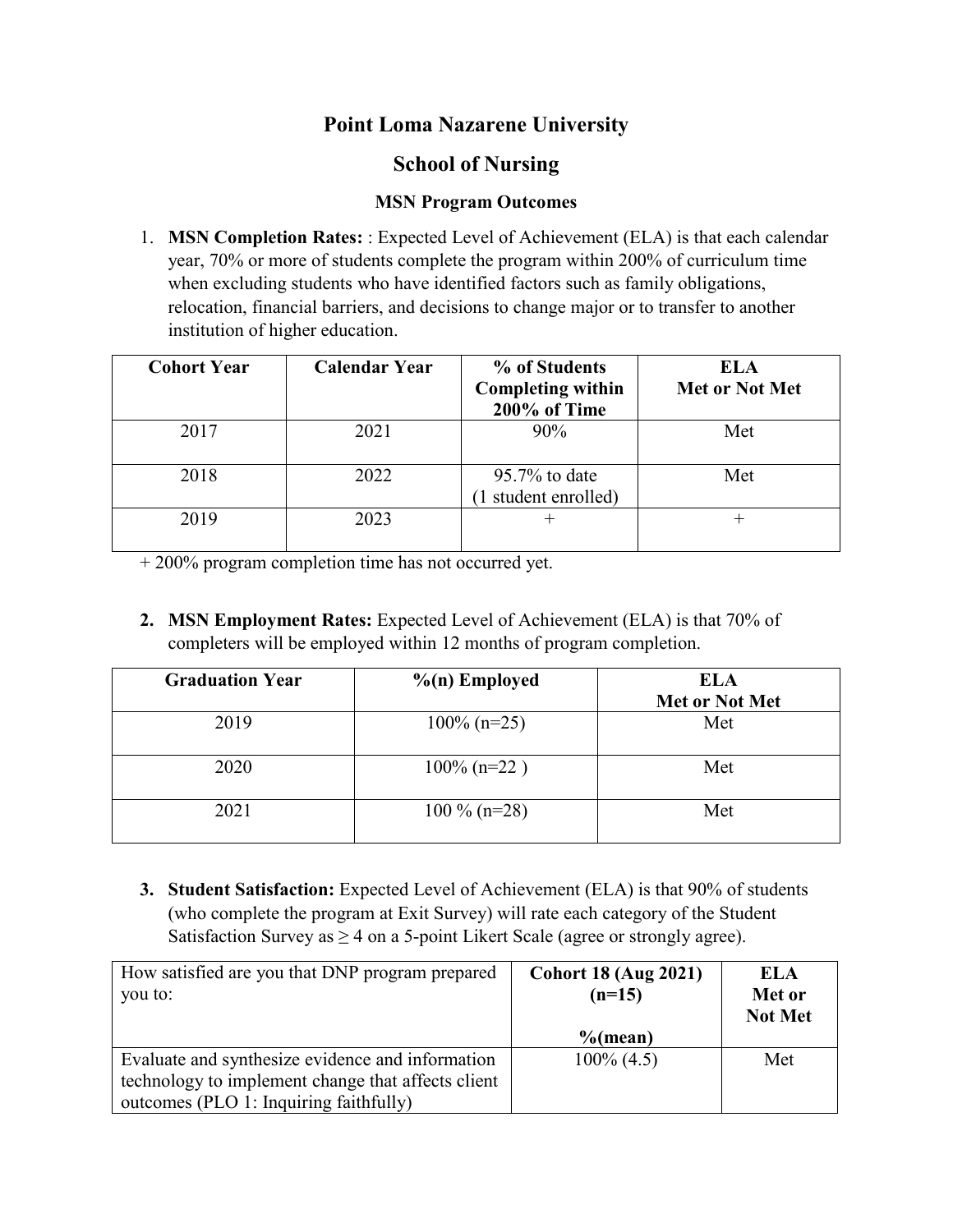| Defend ethical care consistent with professional  | $93.3\%$ (4.5) | Met     |
|---------------------------------------------------|----------------|---------|
| practice (PLO 2: Caring faithfully)               |                |         |
| Lead the dialogue between members of the          | $100\%$ (4.5)  | Met     |
| healthcare team to facilitate positive outcomes   |                |         |
| (PLO 3: Communicating faithfully)                 |                |         |
| Foster a professional environment by              | $100\%$ (4.6)  | Met     |
| demonstrating best practice (PLO 4: Following     |                |         |
| faithfully)                                       |                |         |
| Role model graceful service through               | $100\%$ (4.6)  | Met     |
| compassionate responses to patient, family, staff |                |         |
| and organizational needs (PLO 5: Leading          |                |         |
| faithfully)                                       |                |         |
| The DNP program met my educational needs.         | $100\%(4.3)$   | Met     |
|                                                   |                |         |
| The DNP program prepared me for my role           | $73.3\% (3.9)$ | Not Met |
| specialization.                                   |                |         |
| I am satisfied with the PLNU DNP program.         | $93.3\%$ (4.3) | Met     |
|                                                   |                |         |

**4. Alumni Satisfaction:** Expected Level of Achievement (ELA) is that 90% of alumni (who are one-year post-completion) will rate each category of the Alumni Satisfaction Survey  $as \geq 4$  on a 5-point Likert Scale (agree or strongly agree).

| How satisfied are you that DNP program             | <b>Cohort 17</b> | <b>ELA</b>     |
|----------------------------------------------------|------------------|----------------|
| prepared you to:                                   | (Aug. 2021)      |                |
|                                                    | $(n=3)$          | Met or Not Met |
| Evaluate and synthesize evidence and information   | $66.7\%$ $(3.7)$ | Not Met        |
| technology to implement change that affects client |                  |                |
| outcomes (PLO 1: Inquiring faithfully)             |                  |                |
| Defend ethical care consistent with professional   | $66.7\%$ $(3.7)$ | Not Met        |
| practice (PLO 2: Caring faithfully)                |                  |                |
| Lead the dialogue between members of the           | $66.7\%$ (3.3)   | Not Met        |
| healthcare team to facilitate positive outcomes    |                  |                |
| (PLO 3: Communicating faithfully)                  |                  |                |
| Foster a professional environment by               | $66.7\%$ $(3.3)$ | Not Met        |
| demonstrating best practice (PLO 4: Following      |                  |                |
| faithfully)                                        |                  |                |
| Role model graceful service through                | $66.7\%$ $(3.3)$ | Not Met        |
| compassionate responses to patient, family, staff  |                  |                |
| and organizational needs (PLO 5: Leading           |                  |                |
| faithfully)                                        |                  |                |
| The DNP program met my educational needs.          | $66.7\%(3.3)$    | Not Met        |
|                                                    |                  |                |
| The DNP program prepared me for my role            | $66.7\%$ $(3.3)$ | Not Met        |
| specialization.                                    |                  |                |